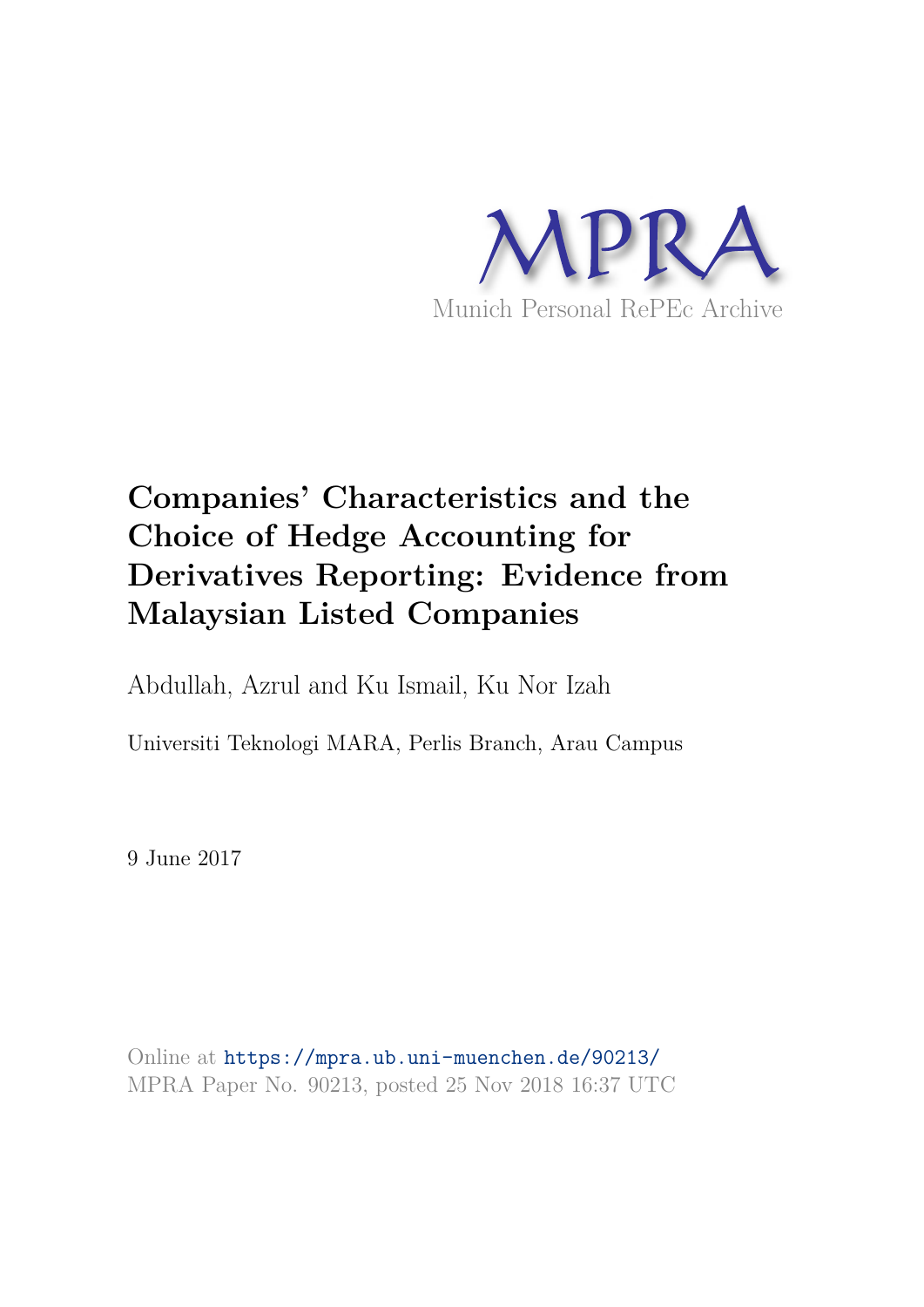# **Companies' Characteristics and the Choice of Hedge Accounting for Derivatives Reporting: Evidence from Malaysian Listed Companies**

#### [Azrul Abdullah](https://papers.ssrn.com/sol3/cf_dev/AbsByAuth.cfm?per_id=852199)<sup>a</sup> Ku Nor Izah Ku Ismail<sup>b</sup>

<sup>a</sup>Faculty of Accountancy, Universiti Teknologi MARA, Perlis Branch, Arau Campus, 02600, Perlis MALAYSIA <sup>b</sup>School of Accountancy, College of Business (COB), Universiti Utara Malaysia, 06010, Sintok, Kedah Malaysia

Corresponding Author: [azrul229@perlis.utim.edu.my](mailto:azrul229@perlis.utim.edu.my)

#### Abstract

*This paper investigates the adoption of hedge accounting by Malaysian listed companies in reporting their use of derivatives for hedging activities. Based on a sample of 300 Malaysian listed companies, we found that only 162 companies (54 percent) used derivatives to hedge their financial risks exposure and only 30 percent of the companies chose to apply hedge accounting. In addition, this study examines the relationship between the company specific characteristics and their application of hedge accounting. The logistic regression results showed that the decision to apply hedge accounting by Malaysian companies is positively influenced by the company size and leverage. The implications of the findings were discussed.* 

**Key words:** Derivatives; Financial instruments; Hedge Accounting; Company Specific **Characteristics** 

# **1.0 INTRODUCTION**

Large international losses from derivatives that came about over the past years have caused major concerns about financial instrument' role and adequacy of information, particularly in derivatives (Izumi, 2009; Simmons and Keehner, 2008; West, 2008). Papa and Peters (2013) reported that many large corporations use derivatives to hedge their financial risk exposure. However, the effectiveness of derivatives and hedging activities information from the users' perspectives were argued to be insufficient. One reason which explained why the information was not very effective was that the accounting standards for derivatives allowed management to use their discretion whether to apply the accounting practices or otherwise (i.e. hedge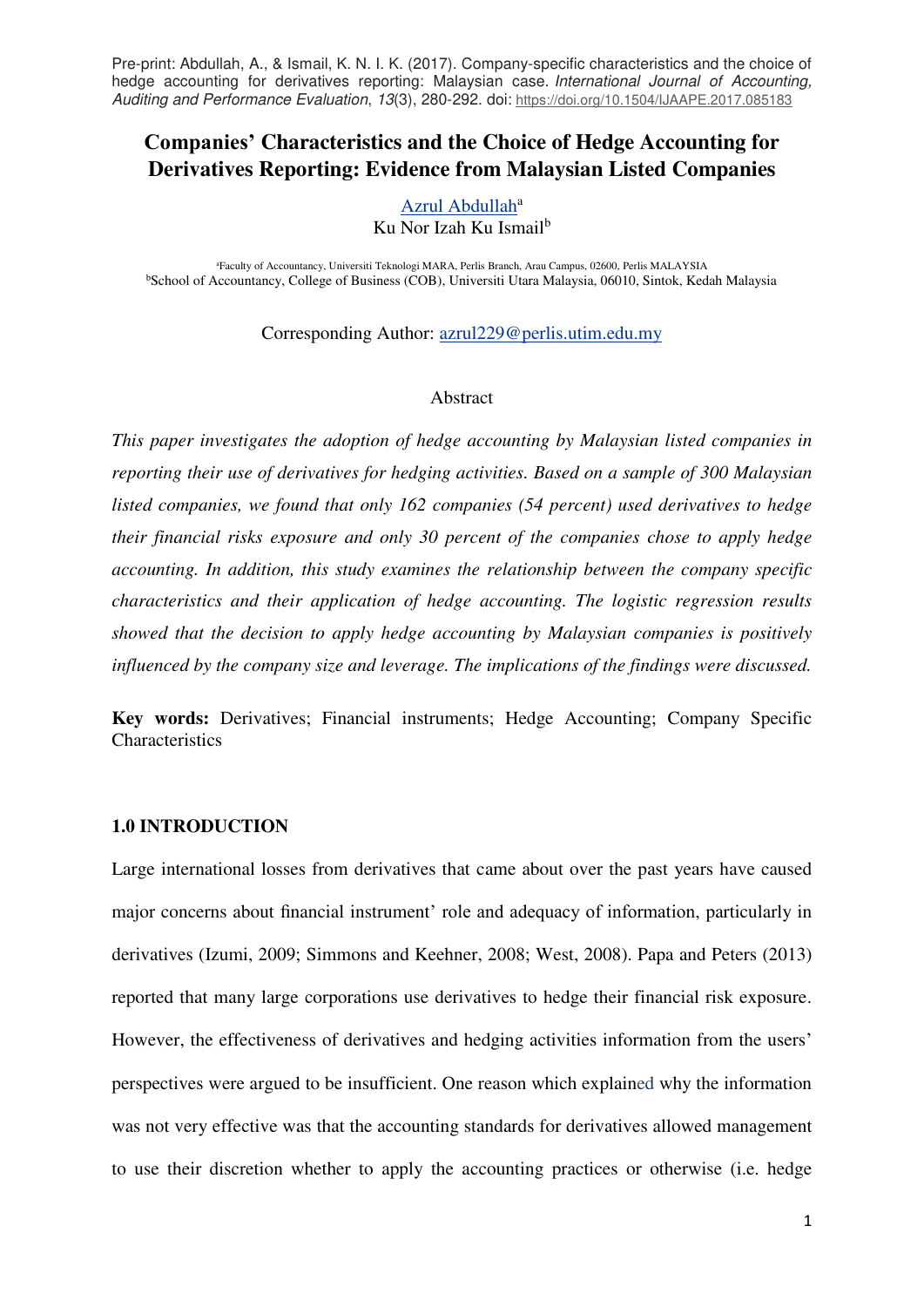accounting), affecting the quality of the information and leading to unfavourable investment decisions. To apply hedge accounting, there are certain standards that companies need to satisfy; otherwise, they are not qualified to do so. Due to the requirements, it was observed that companies which may otherwise eligible to apply hedge accounting aimed at derivatives for hedging transactions may not be doing so.

Several international studies proved that many companies did not meet the objectives of the hedge accounting standards when this option was granted to them (e.g. Bamber and McMeeking, 2010: Daniel et al., 2010; Hausin, et al., 2008). Due to this reason, several studies were conducted to explain the reason behind the decision why some companies decided not to apply hedge accounting. For example, Ameer et al. (2011) explained that the lack of expertise and the cost weigh more over the benefits of using derivatives were the reasons why companies avoided complying with hedge accounting requirements.

In another study, Comiskey and Mulford (2008) discussed five reasons why companies may decide not to apply hedge accounting: (1) the substantial cost of documentation and ongoing monitoring of designated hedges; (2) the availability of natural hedges that can be highly effective; (3) a new accounting standard that broadens the applicability of natural or economic hedges; (4) qualifying hedges are not available or are too costly or the documentation is untimely, inadequate, or unavailable; and (5) the increased risk of restatement that accompanies hedge accounting.

A number of studies on derivatives disclosure practices showed that several company specific factors influenced the companies' decisions to avoid hedge accounting in reporting their use of derivatives for hedging activities (for examples, see Birt et al., 2013; Hassan et al., 2012; Wei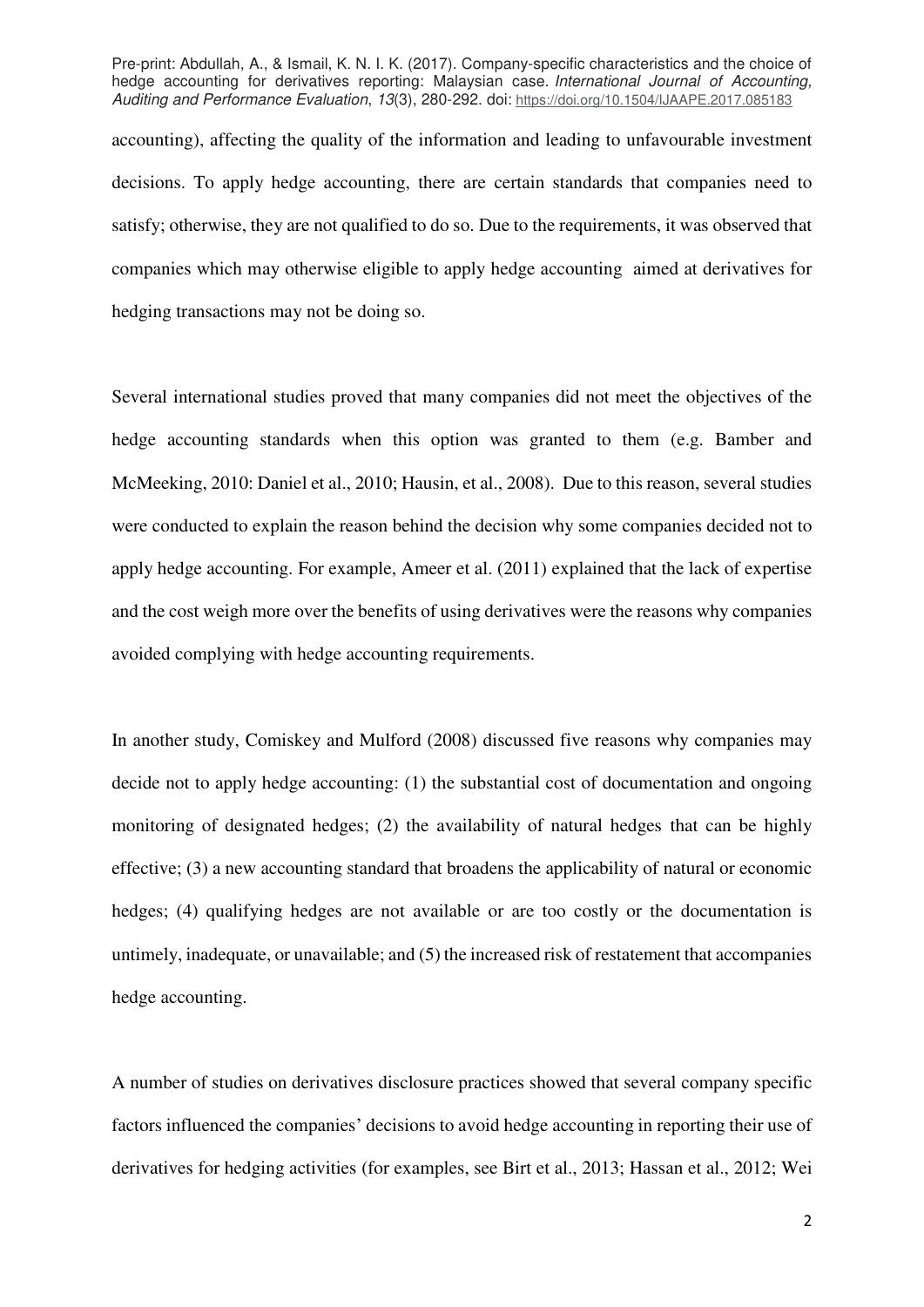and Taylor, 2008). These findings were consistent with previous studies which also revealed that some companies' characteristics influenced management's discretions in choosing accounting policies (e.g. Cole et al., 2013; Gopalakrishnan, 1994; Taylor et al., 2008). It was argued that financial reporting decisions are complex. In particular, companies that are managed by groups have varying managerial philosophies that would strongly influence the discretion regarding the choice of the accounting policies and compliance with the accounting standards. Although many studies have shown that company specific factors may influence the choice of accounting policies, little is known about the choice of applying hedge accounting in derivatives reporting, particularly from the emerging markets' perspectives in Malaysia.

 The full adoption of the accounting standards on hedge accounting by the Malaysian Accounting Standard Board (MASB) took place in 2010. The relevant standards are MFRSs7 (*Financial Instruments: Disclosure*), 132 (*Financial Instruments: Presentation*) and 139 (*Financial Instruments: Recognition and Measurements*). Although a high level of compliance was reported by several studies in relation to this accounting standard (e.g. Hassan et al., 2012; Abdullah and Chen, 2010), this study argued that it did not represent the real quality of derivatives information disclosure if hedge accounting practice was avoided by a company in the first place (see Papa and Peter, 2013). Although the company was not violating the current financial reporting standards for derivatives, less information can be expected because applying hedge accounting would affect the entities' financial statement as well as performances and risks associated with the use of derivatives (see Hausin et al., 2008; Stulz 2004). Hence, an effective accounting for derivatives use in hedging activities (i.e., hedge accounting) is therefore vital to be applied and the factors which may affect the choice of hedge accounting among Malaysian listed companies are essential to be explored.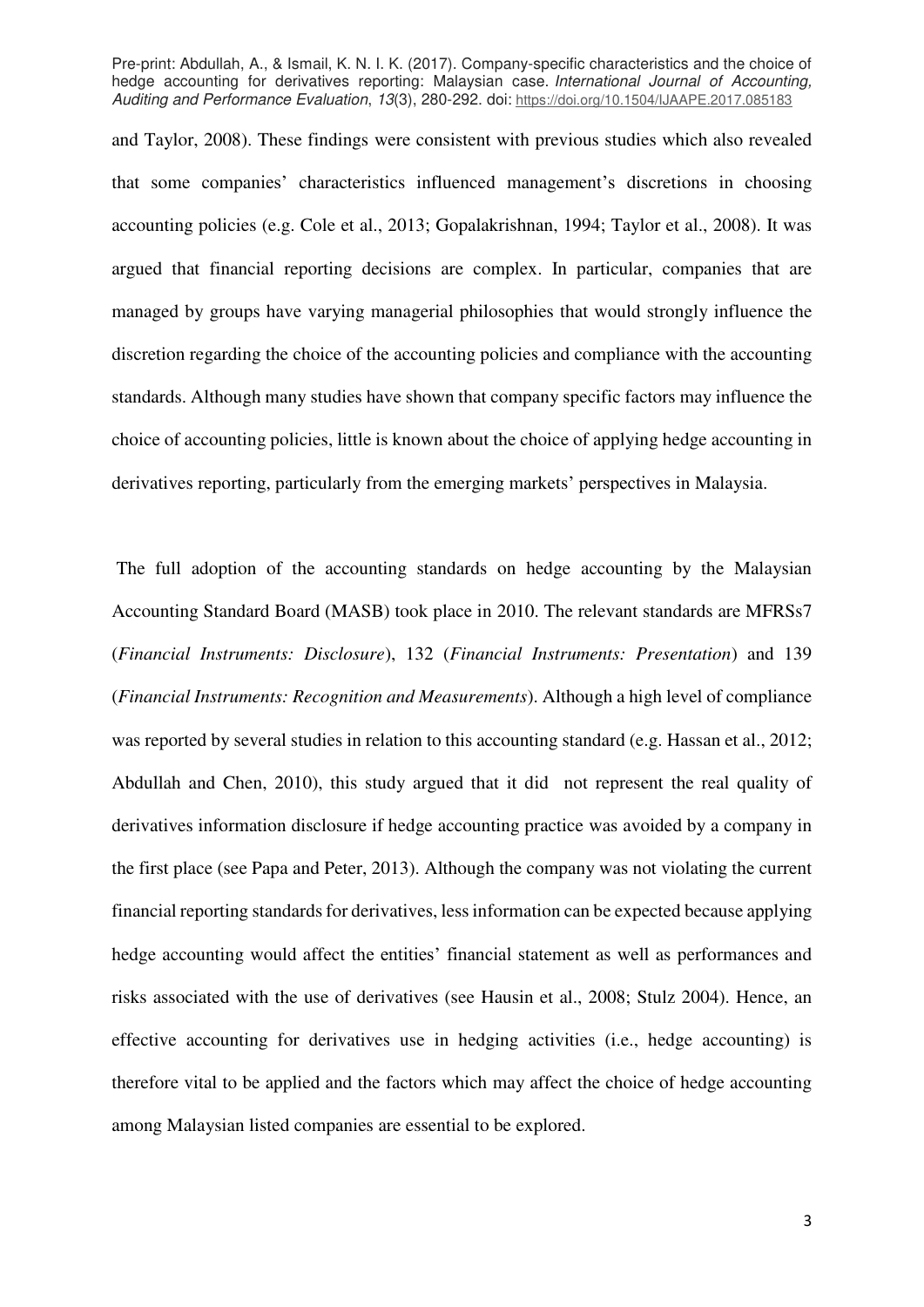In contrast with previous Malaysian studies, this study attempts to fill the gap by examining the acceptance of hedge accounting by Malaysian listed companies. This study also examines if certain companies' specific characteristics (i.e. size, profitability, leverage, internal corporate governance mechanisms and size of audit firms) influence their choice to apply hedge accounting. The findings reported in this study may add to the literature on the quality of financial instruments and also its risk related disclosure, pertaining directly to Malaysia. This also provides new evidence for the choice of accounting policies, specifically regarding the selection of hedge accounting practices. This paper is organized as follows: in Section 2, the relevant literature is reviewed. Section 3 develops the hypotheses and Section 4 discusses the methods employed in this study. The statistical results are reported in Section 5. Lastly, Section 6 concludes the study.

#### **2.0 LITERATURE REVIEW**

Numerous studies have addressed the influence of corporate characteristics on financial reporting practices. However, studies that addressed the adoption of hedge accounting practices in reporting the use of derivatives in hedging activities are limited. Prior studies on derivatives in Malaysia were directed more towards the influence of company-specific factors on the decision to use derivatives (i.e. Ameer, 2010) and on the level of derivatives disclosure compliance (Abdullah and Chen, 2010; Adznan and Puat Nelson, 2014; Hassan et al., 2012; Ismail and Abdul Rahman, 2011). Although these studies did not directly link any companies' characteristics with the adoption of hedge accounting, they provide a basis in explaining the choice of companies to apply hedge accounting to. This is because all of these studies similarly reported that the level of compliance to the accounting standards for derivatives was relatively low. Since the level of disclosure on derivatives was unsatisfactory, companies' avoidance in applying hedge accounting was expected. This expectation was assumed valid because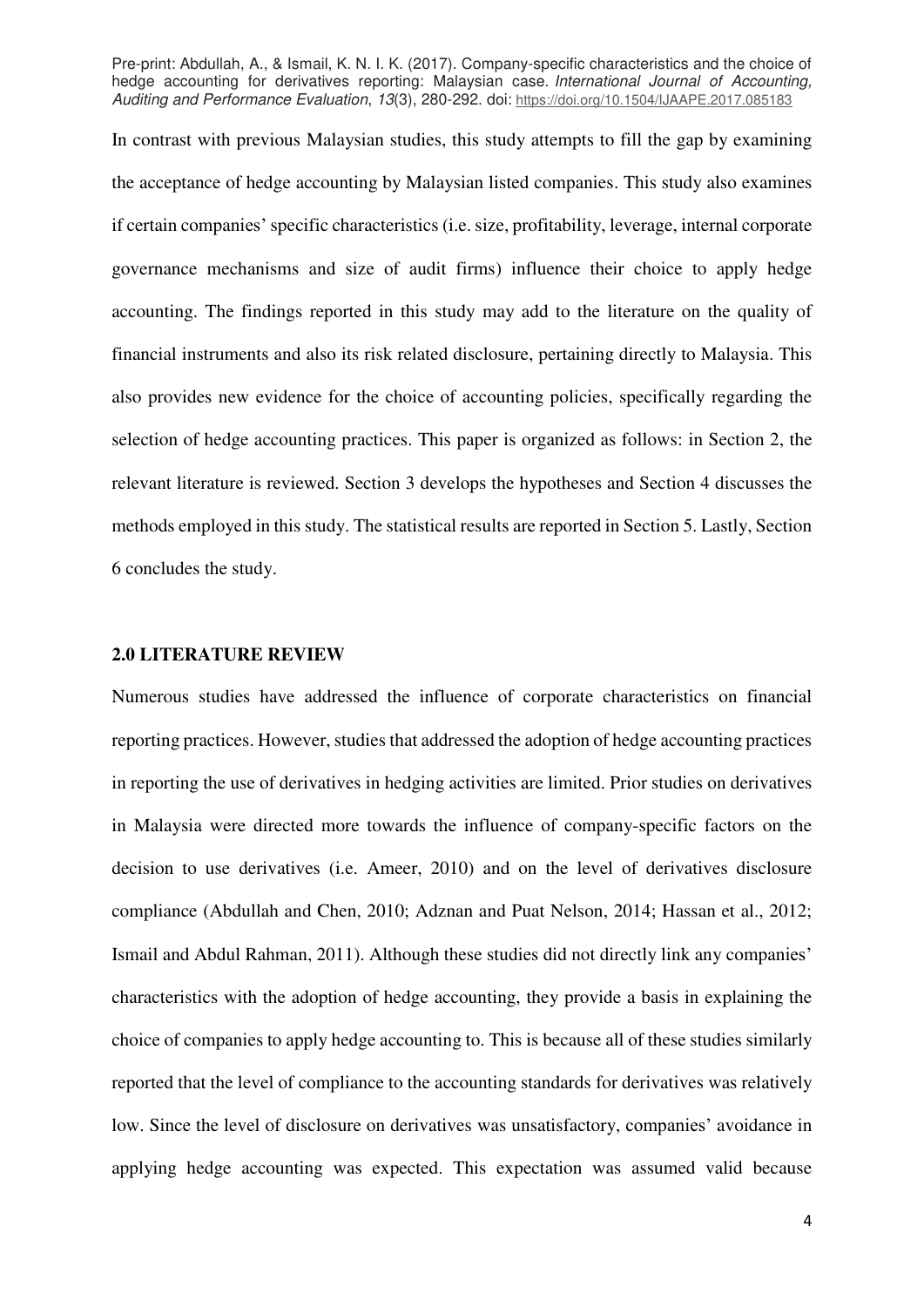companies that voluntarily comply with some of the optional criteria in the accounting standards would display high concerns about the quality of accounting information (Cole et al., 2013).

Since the full adoption of the accounting standards on the reporting for derivatives in Malaysia was fully accepted in 2010, our review shows that only one study (Adznan and Puat Nelson, 2014) on the topic has been conducted since. The study revealed that corporate governance mechanisms influenced the extent of compliance with the accounting standard on derivatives. It was also reported that there was limited information about derivatives disclosure. Although Adznan and Puat Nelson (2014) did not directly test the relationship between company characteristics and the choice of hedge accounting, it can be assumed that hedge accounting disclosure was lacking because companies did not apply the hedge accounting requirements. A number of studies outside Malaysia (e.g. Hassan et al., 2006; Lopes and Rodriques, 2007; Birt et al., 2012; Chaudhry et al., 2014) examined the relationship between the level of accounting standard compliance, derivatives usage and company specific characteristics. The companies' specific characteristics included in the studies were the companies' size, profitability, leverage, type of industry, type of auditor, listing status, ownership, structure, and corporate governance. These studies provided mixed evidence. Cole et al. (2013), for example, indicated that the companies' size, financial leverage, international activity, market capitalisation, listing status, profitability, return on equity and type of auditor influence firms' accounting policy choice. Based on this literature, we chose six specific characteristics of companies to justify the decision to apply hedge accounting among Malaysian listed companies. These include the companies' size, profitability, leverage, audit committee independence, the existence of the risk management committee (RMC) and type of audit firms.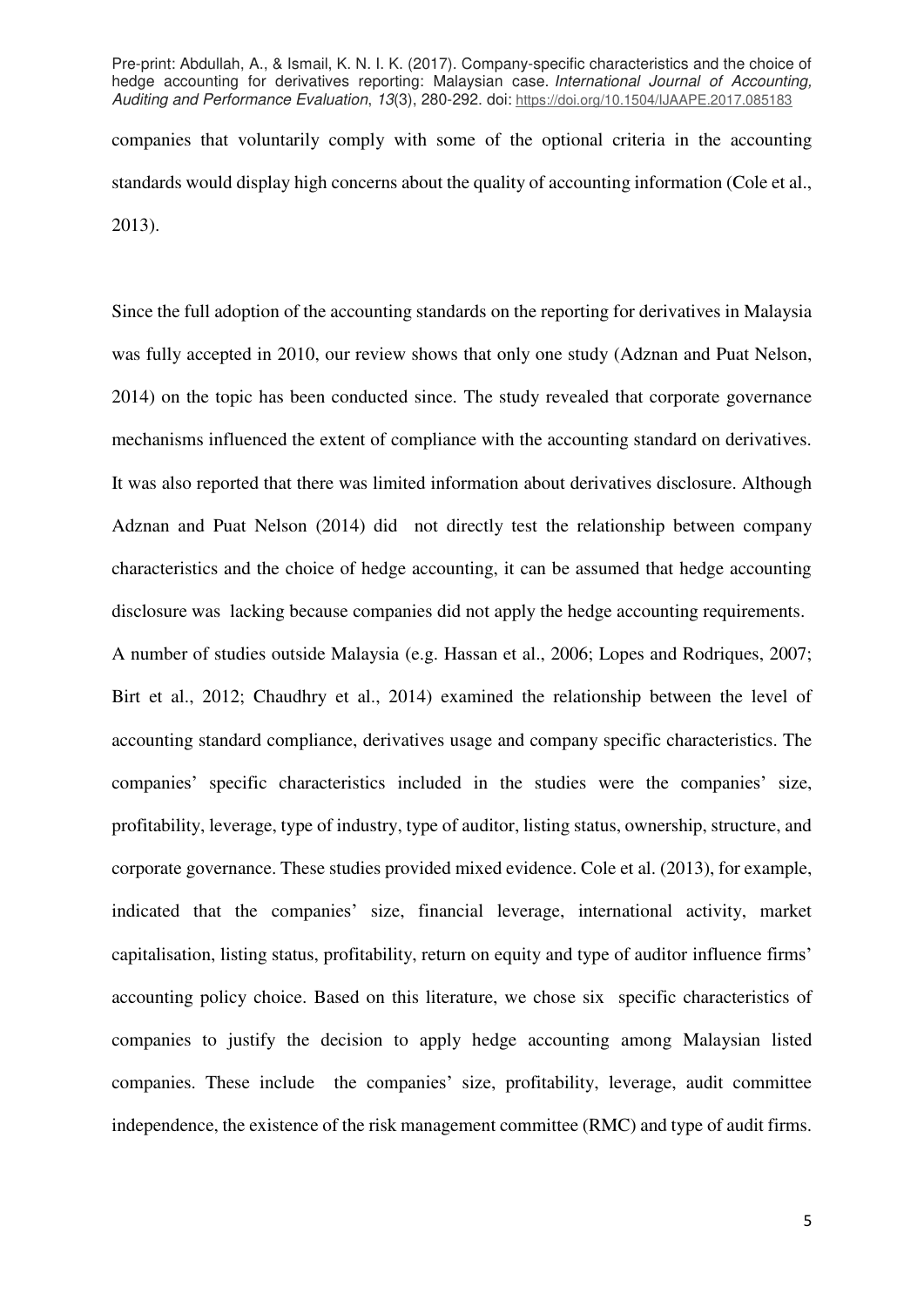#### **3.0 HYPOTHESES DEVELOPMENT**

# **3.1 Hedge accounting and company size**

Previous studies on derivatives have shown that size has persistently been found to have a positive association with the compliance of accounting standard (e.g. Ameer, 2010; Birt et al., 2012; Chalmer and Goodfrey, 2004; Hassan et al., 2012; Rahman et al., 2012; Taylor et al. 2008). Many of these studies hypothesised size to be positively associated with the level of accounting standard compliance. This was because large companies were more conscious about investors' needs. They were more likely to be in the public eye and more subjected to shareholders' and analysts' pressures. Moreover, larger companies were also expected to provide more quality information, as they incur lower costs of accumulating and disseminating detailed information. A large company was also argued to have better internal reporting and would have the information ready for management to be adequately informed as well as steering towards a higher level of accounting standard compliance. Similar to prior studies, this study expects that the size of a company influences companies to adopt hedge accounting. In applying hedge accounting, companies would incur costs associated with documentation and monitoring. Hence, this study hypothesizes that:

**H1:** *There is a positive association between the adoption of hedge accounting and company size* 

# **3.2 Hedge Accounting and Company performance**

Several prior studies provided evidence that a company's performance can also affect the level of accounting standard compliance on derivatives reporting (e.g. Birt et al., 2012, Chalmer and Godfrey, 2004; Hassan et al., 2012; Oliveira et al., 2011). They argued that a profitable company are most likely to follow all the requirements needed to fulfill the accounting standards for derivatives so as to communicate and present detailed information to investors in order to improve the firm's value. However, empirical evidence of the relation between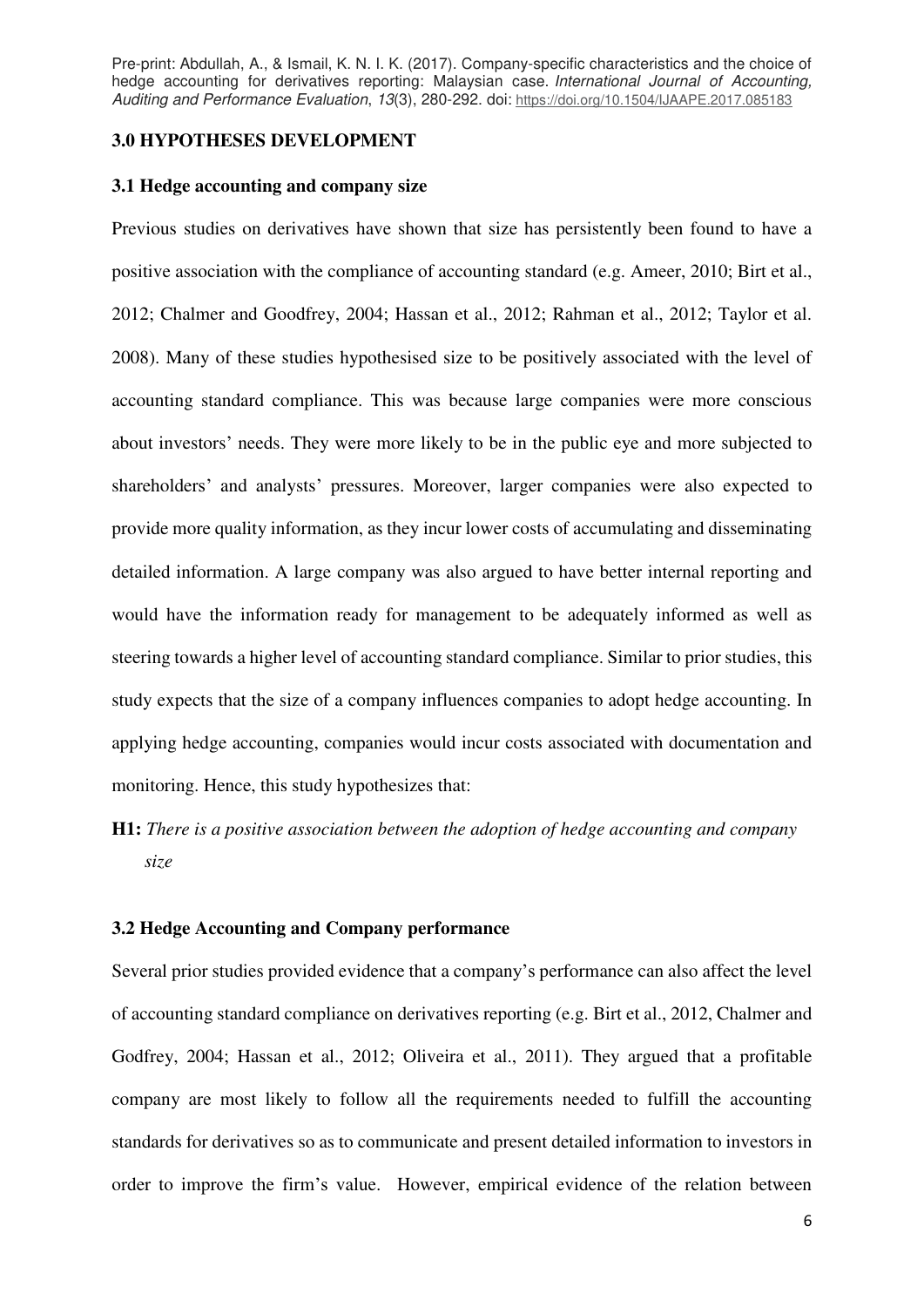performance and accounting standard compliance on derivatives was mixed. Hassan et al. (2006) found that managers of performing firms were likely to comply with the accounting standard and provide relevant data about their current operations, or to justify the further employment of financial instruments. Birt et al. (2012), on the other hand, presented contradicting evidence by proposing that a company which was not performing well still complies with the accounting standard for derivatives in order to explain its weak performance. However, Hassan et al. (2012) noted that the level of compliance of the accounting standard for derivatives was not related to performance variability. Although mixed associations were discovered, we expect that high performance companies will choose to apply hedge accounting to provide transparency and quality reporting on the use of derivatives. Therefore, we hypothesize that:

**H2:** *There is a positive association between the adoption of hedge accounting and company performance* 

# **3.3 Hedge accounting and leverage**

It was believed that the closer a business is to breach an accounting-based debt constraint; the more likely it is for management to adopt accounting methods that increase income (Watts and Zimmerman, 1986). Thus, company managers are expected to use income-increasing accounting methods in order to reduce the possibility of covenant violations and avoid the possible costs of renegotiation of debt agreements (see Astami and Tower, 2006; Aledo et al., 2009). According to Comiskey and Mulford (2008) and Ameer (2010), the use of derivatives for hedging activities could increase the earnings volatility of a company. Therefore, by adopting hedge accounting, a company may reduce such earnings volatility by recording earnings at the same time period as a gain or loss on a hedged item and the loss or gain on the related hedge instruments (Hausin et al., 2008). A study by Birt et al. (2012) for example, reported that high leveraged companies tended to comply with the accounting standard for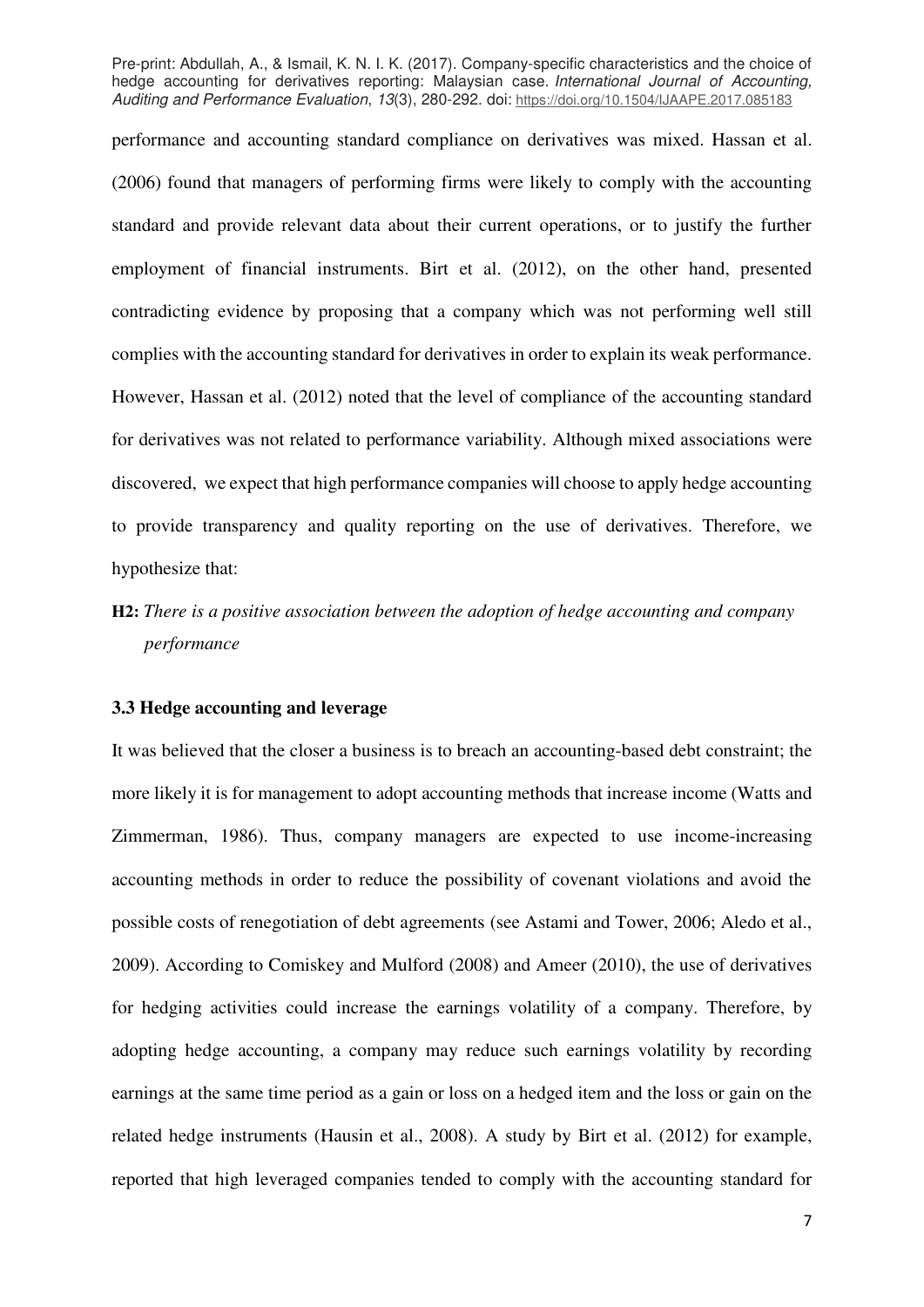derivatives disclosures and apply hedge accounting. In addition, Gopalakrishnan (1994) and Iatridis (2008) also revealed that high leveraged companies would tend to select applicable accounting policies to reduce the default risk. Hence, it is argued that managers may opt to apply hedge accounting to reduce default risk and earnings volatility as well as to indicate the way derivatives were utilised in order to mitigate their financial risk exposure. Hence, the following hypothesis is tested:

H3: *There is a positive association between the adoption of hedge accounting and company leverage* 

### **3.4 Hedge accounting and governance committees**

Little is known about the influence of corporate governance mechanism (CGM) and the choice of accounting practices, especially on the adoption of hedge accounting. Hence, this study extends prior studies by examining the influence of CGM on the adoption of hedge accounting among Malaysian companies. Agency theory explains that the choice of financial reporting practices could be monitored based on the principle-agent relationship (Jensen & Meckling, 1976). With this in view, it was perceived that the inappropriate choices of accounting practices and presentation of financial information could be alleviated through internal monitoring mechanisms such as the audit committee and risk management committee (Birt et al., 2012; Lopes and Rodriques, 2007; Oliveira et al., 2011). This study expected companies with good CGM are associated with the practice of hedge accounting. Previous studies have tested several CGMs with similar level of accounting standards for derivatives compliance (e.g. Abdullah and Chen 2010; Adznan and Puat Nelson, 2014; Birt et al., 2013; Hassan et al., 2012). Although mixed results were reported, several studies highlighted that audit committee independence and risk management committee (RMC) had positive and significant impact (e.g. Birt et al., 2013; Adznan and Puat Nelson, 2014). Therefore, in this study, we also expect that audit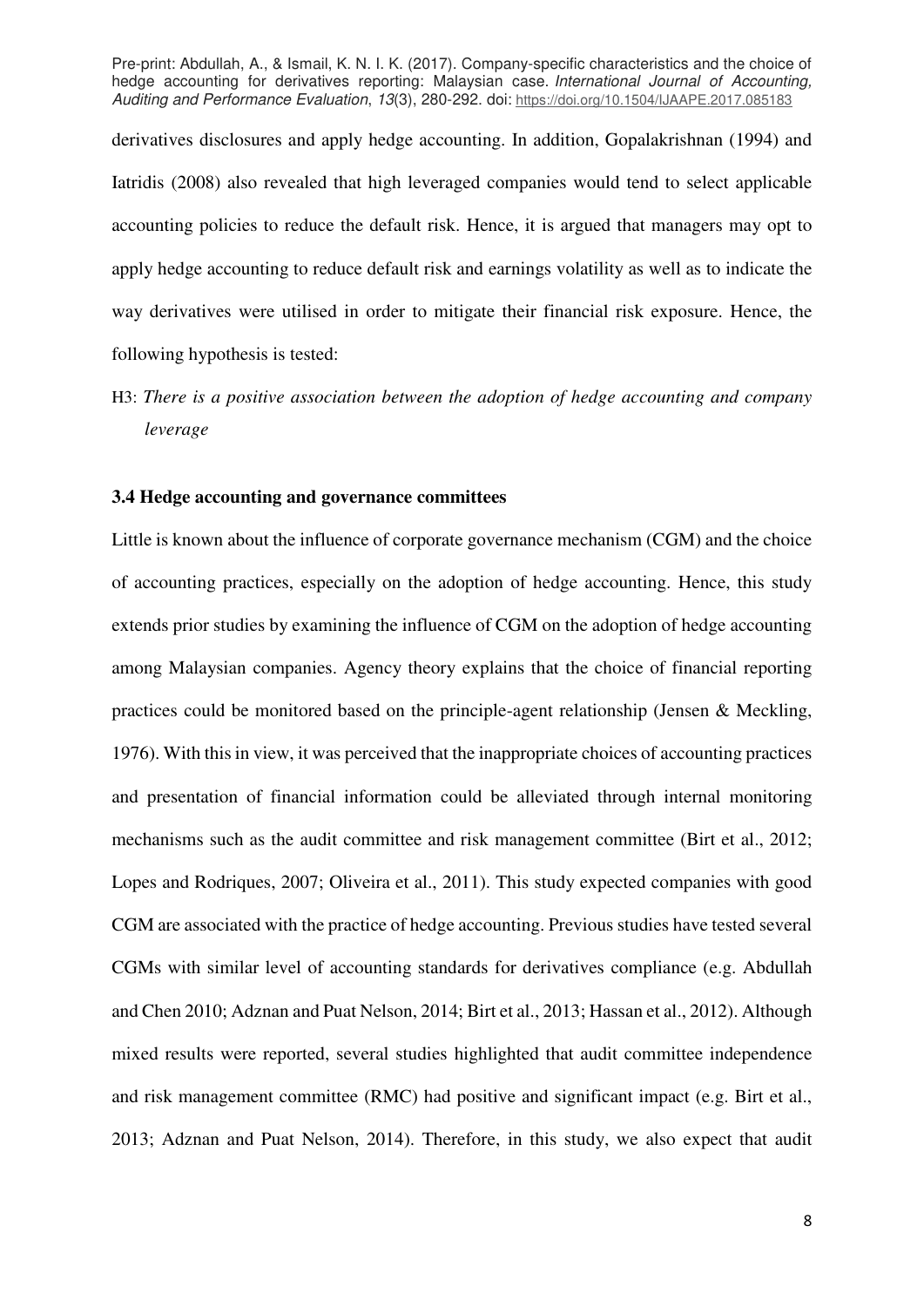committee independence and the existence of RMC may affect the choice of applying hedge accounting among companies. The following hypotheses are proposed:

- **H3:** *There is a positive association between the adoption of hedge accounting and audit committee independence.*
- **H4:** *There is a positive association between the adoption of hedge accounting and the existence of risk management committee.*

## **3.5 Hedge Accounting and auditor size**

Auditors play an important role in determining the quality of information disclosed by their clients. According to Jensen and Meckling (1976) and Watts and Zimmerman (1983), a highquality audit process will reduce agency conflict between the agents and the principals. Large audit firms appear to be associated with substantial agency costs and high-quality reporting. DeAngelo (1981) and Fama and Jensen (1983) indicated that this is because large audit firms tend to have many clients and have an incentive to maintain their independence from clients. Therefore, such audit firms tend to report mis-statements, non-compliance on mandatory reporting as well as advice on the selection of accounting policies to be adopted (see Cairns et al., 2011; Birt et al., 2013; Wei and Taylor, 2008). This includes the choice to select hedge accounting towards the use of derivatives for hedging activities. Therefore, we hypothesize that:

# **H5:** *There is a positive association between the adoption of hedge accounting and size of audit firms*

## **4.0 METHODOLOGY**

# **4.1 Data and Sample**

The data used in this study were collected from two separate sources. Financial data (i.e., ROA, total asset and leverage) were obtained from Data stream, while the data on corporate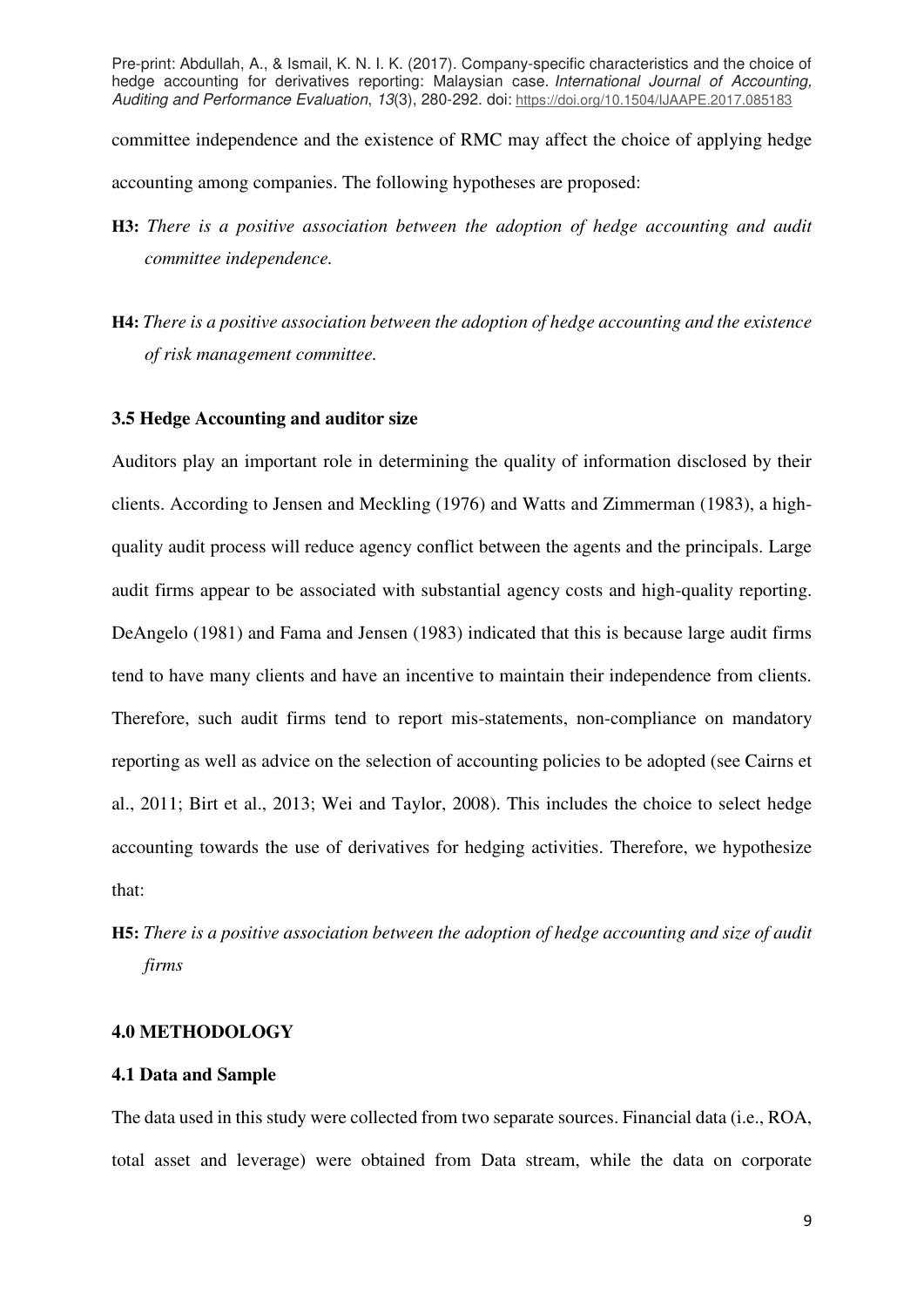governance and the adoption of hedge accounting were gathered from the annual reports downloaded from Bursa Malaysia website. The sample for this study comprised top 300 largest companies listed on the main market of Bursa Malaysia in the year 2013. The 2013 financial year was chosen because it was the third year the Malaysian Accounting Standards Board (MASB) had fully adopted the accounting standard for financial instruments and made it mandatory for all Malaysian listed companies. The three year period was considered sufficient for companies to understand and apply the reporting standard on derivatives.

Companies in the financial industry such as banking, insurance, trust, closed-end funds and securities were excluded from the sample due to the unique nature of their business (see Abdullah and Ku Ismail 2016; Abdullah and Ku Ismail, 2008; Beretta and Bozzolan, 2004), and the additional regulations that govern their operations. However, we found that not all the sampled companies used derivatives to hedge their financial risk exposure. We finally ended with 162 companies. The sample size was assumed reliable because many previous financial instrument disclosure studies indicated that the number of companies drawn as samples was not founded on any single rule (See Abdullah and Chen, 2010; Lopes and Rodriques, 2007; Oliveira et al., 2011; Taylor et al., 2008).

# **4.2 Variable measurements**

Our dependent variable was the adoption or practice of hedge accounting (HACC). Companies were given a score of "1" if they adopt hedge accounting, and "0" otherwise. Table 1 presents the measurement of all the variables in this study. All the measurements used were based on previous related studies on derivatives (e.g. Abdullah and Chen 2010; Adznan and Puat Nelson, 2014; Birt et al., 2012; Hassan et al., 2012; Ismail and Abdul Rahman, 2011) and the choice of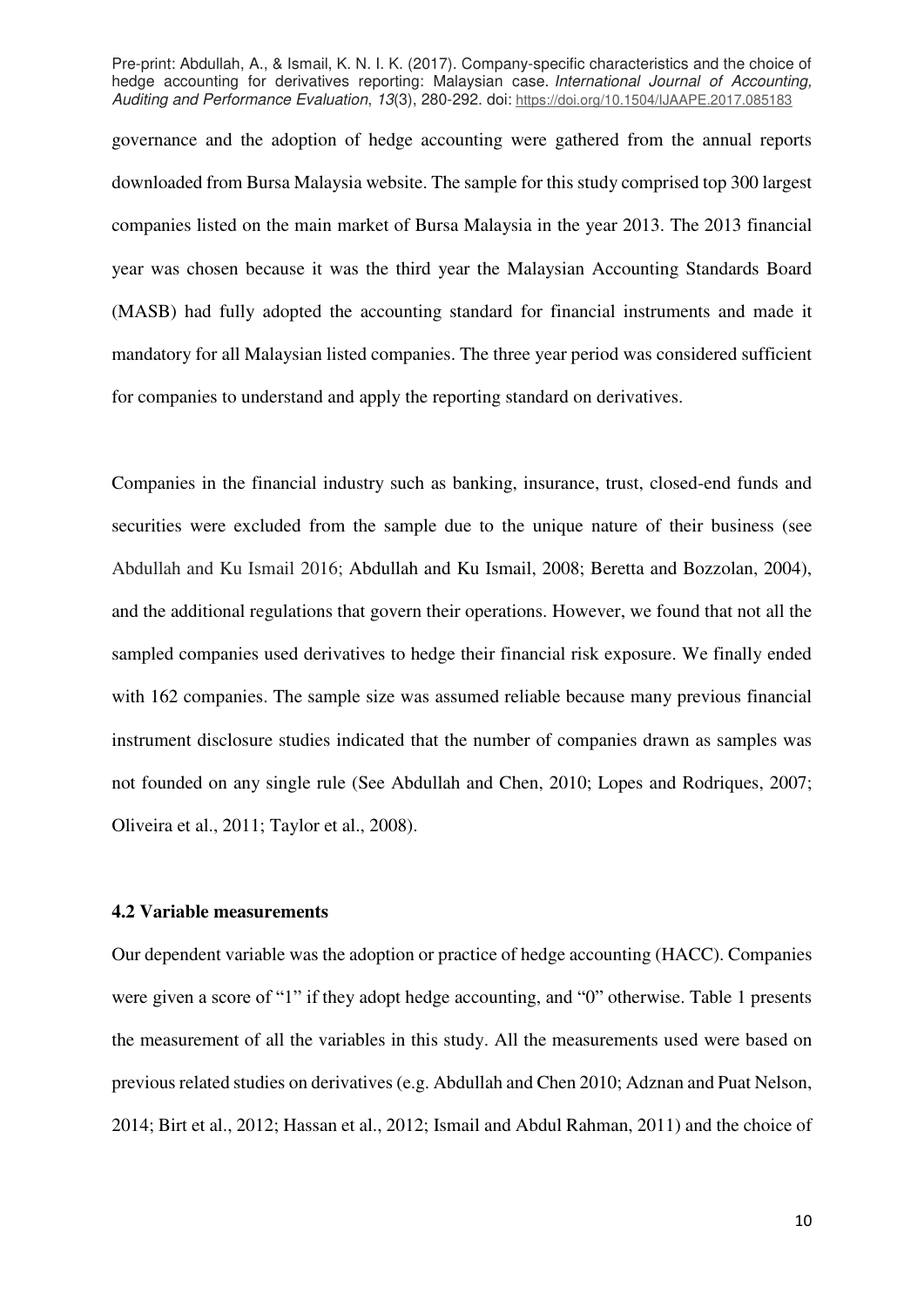selecting accounting standard policies (e.g. Cairns et al., 2011; Cole et al., 2013; Daniel et al.

2010; Gopalakrishnan 1994; Iatridis, 2008).

# Table 1

Measurement of variables

| <b>Variable</b><br>Acronym | <b>Definition</b>                             | <b>Measurements</b>                                                                          |  |  |
|----------------------------|-----------------------------------------------|----------------------------------------------------------------------------------------------|--|--|
| <b>HACC</b>                | Adoption of hedge accounting                  | 1 if adopts, 0 otherwise                                                                     |  |  |
| <b>CSIZE</b>               | Company size                                  | Natural log of Total Asset                                                                   |  |  |
| <b>PROF</b>                | Profitability                                 | Return on Asset (ROA)                                                                        |  |  |
| <b>LEV</b>                 | Leverage                                      | Debt to total assets ratio                                                                   |  |  |
| <b>ACINDE</b>              | Audit committee independent                   | Proportion of board independent non-<br>executives directors in the audit<br>committee team. |  |  |
| <b>REXIST</b>              | The existence of risk management<br>committee | 1 if RMC exists, 0 otherwise                                                                 |  |  |
| <b>AUDITOR</b>             | Type of audit firm                            | 1 if the audited by a Big 4 auditor, 0<br>otherwise                                          |  |  |

# **4.3 Model Specification**

To examine the relationship between the application of hedge accounting and company specific characteristics, this study employs a binary choice logit model (i.e. Logistic regression). The model is represented as follows:

**HACCi** =  $\alpha + \beta_1$ CSIZE<sub>i</sub>+  $\beta_2$ PROF<sub>i</sub>+  $\beta_3$ LEV<sub>i</sub>+  $\beta_4$ ACINDE<sub>i</sub>+  $\beta_5$ REXIST*i* +  $\beta_6$ AUDIT<sub>i</sub>+ ε<sub>i</sub>

Where,

| <b>HACC</b>  |                      | $\therefore$ 1 if company adopts hedge accounting, 0 otherwise.                   |
|--------------|----------------------|-----------------------------------------------------------------------------------|
| <b>CSIZE</b> |                      | : Log of total assets                                                             |
| <b>PROF</b>  |                      | : Return on assets                                                                |
| <b>LEV</b>   |                      | : Debt to total assets ratio                                                      |
| ACINDE       |                      | : Proportion of board independent non executives directors in the audit committee |
| REXIST       |                      | $\therefore$ 1 if RMC exists, 0 otherwise                                         |
| AUDIT        |                      | $\therefore$ 1 if audited by Big 4, 0 otherwise                                   |
| $\epsilon$   | $\ddot{\phantom{0}}$ | Error term                                                                        |
|              |                      |                                                                                   |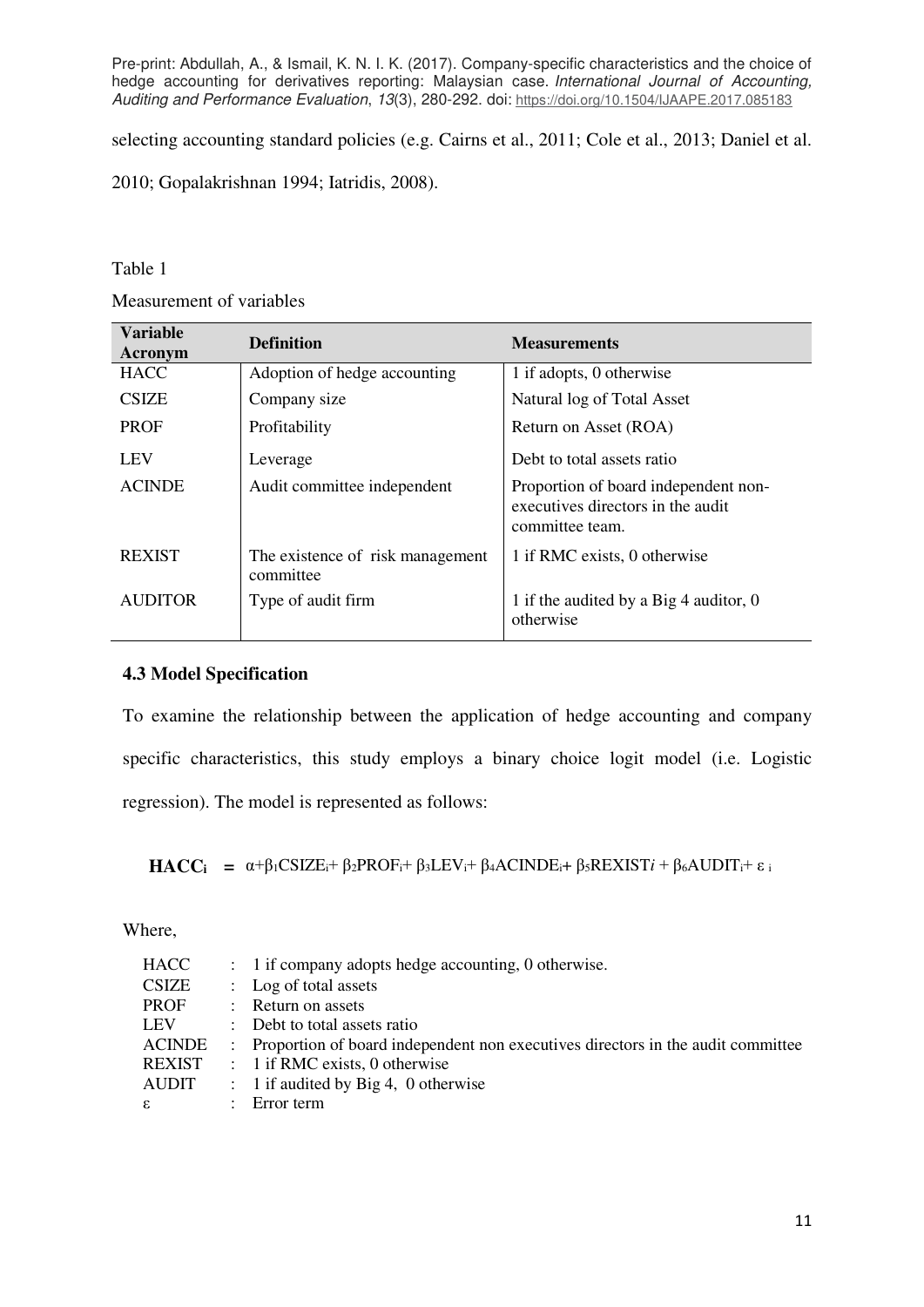#### **4.0 RESULTS AND DISCUSSIONS**

#### **4.1 Descriptive Results**

Table 2 shows the descriptive statistics of the dependent and independent variables. Panel A presents the descriptive statistics of the categorical variables. It can be observed that the majority of the sampled companies have established a risk management committee (i.e. 71.6 percent). Consistent with Hassan et al. (2012), the finding is not really surprising because the establishment of risk management committee is still voluntary in Malaysia. However, it can be noted that many Malaysian companies are concerned about having a risk management committee as part of their internal control mechanisms. It is also indicated that 74.7 percent of the sampled companies are audited by Big 4 auditors. With regard to the selection of hedge accounting practices among sampled companies, it was found that only 29.6 percent of the sampled companies choose to apply hedge accounting to report their use of derivatives for hedging activities. Many of the companies are not forthcoming to fulfil the requirements needed to apply hedge accounting. The argument that the strict requirements of the accounting standards seem to encourage these companies to ignore hedge accounting might bear some truth (see Abdullah, Ku Ismail and Mat Isa 2015; Bamber and McMeeking, 2010; Comiskey and Mulford, 2008; Hausin et al., 2008). Although the companies are not violating the accounting standard requirements about reporting the use of derivatives, the effectiveness of the information seems to not fulfil the needs of expected users (especially investors). With reference to previous studies pertaining to Malaysia (e.g. Abdullah and Chen, 2010; Adznan and Puat Nelson, 2014; Hassan et al., 2012), this finding may also explain the low level of financial instruments disclosure particularly information regarding hedging activities. *Panel B*  exhibits the descriptive statistics of CSIZE, PROF, LEV and ACINED. On average, the total asset (i.e. CSIZE) of sampled companies is about RM 14 million with a maximum score of RM 18.41 million. The mean leverage (LEV) is 4.7 percent and mean profitability (PROF) is 2.49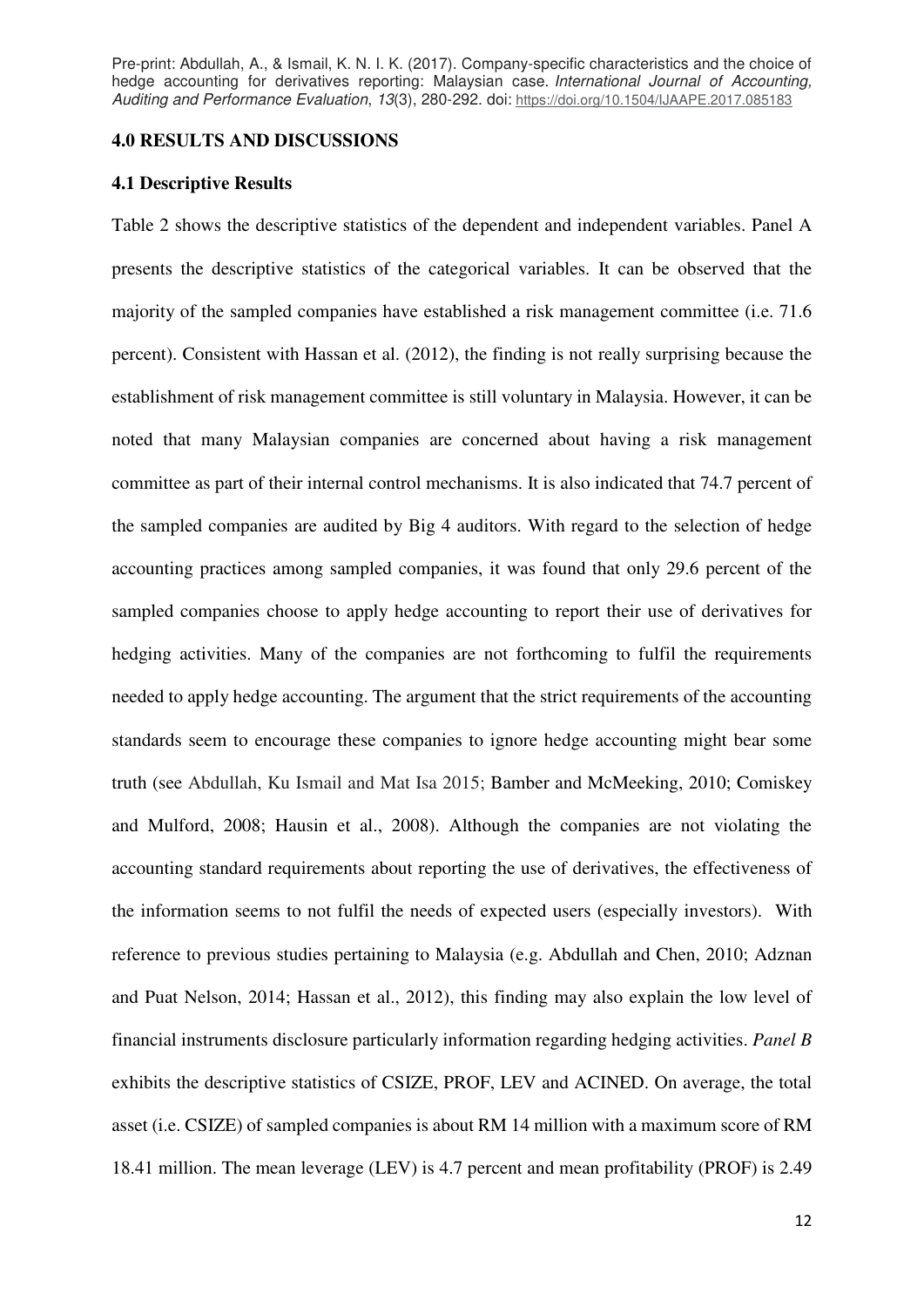percent. Finally, the mean of audit committees' independence is 0.87 which indicates that the

majority of audit committee members are independent.

#### Table 2

Summary of descriptive results

#### **Panel A: Descriptive statistics on categorical variables (N=162)**

| <b>Variable</b> | <b>Frequency</b> | <b>No of Companies</b> | Percentage<br>$\mathscr{G}_o$ |
|-----------------|------------------|------------------------|-------------------------------|
| <b>REXIST</b>   | Yes              | 117                    | 71.6                          |
|                 | N <sub>o</sub>   | 45                     | 28.4                          |
| <b>AUDITOR</b>  | Yes              | 121                    | 74.7                          |
|                 | No               | 41                     | 25.3                          |
| <b>HACC</b>     | Yes              | 48                     | 29.6                          |
|                 | N <sub>o</sub>   | 114                    | 70.4                          |

**Panel B: Descriptive Statistics on Continuous variables** 

| Variable      | Mean    | <b>Median</b> | <b>SD</b> | Min.  | Max.  |
|---------------|---------|---------------|-----------|-------|-------|
| <b>CSIZE</b>  | 14.5456 | 14.2607       | 1.41529   | 12.43 | 18.41 |
| <b>PROF</b>   | 2.4904  | 2.4576        | 1.07581   | .50   | 7.76  |
| <b>LEV</b>    | 4.7880  | 5.0339        | 1.75123   | .10   | 7.87  |
| <b>ACINED</b> | 0.8757  | 1.0000        | 0.15010   | 0.60  | 1.00  |

# **4.2. Regression Results**

In order to assess the influence of company characteristics on the choice of hedge accounting selection, a binary choice logit regression with a dummy dependent variable (HACC) was performed. It is observed in Table 3 that the model is significant at predicting the adoption of hedge accounting ( $\chi^2$ <sup>=</sup> 28. 97, *df*= 4, *N*= 162, *p* < .001). No association between the financial performance (PROF) and the adoption of hedge accounting was found. However, we discovered that highly leveraged firms are more likely to adopt hedge accounting in reporting the use of derivative for hedging activities (i.e.  $p \le 0.05$ ). Consistent with some previous derivatives studies (see Ameer, 2010; Birt et al., 2013; Heaney and Winata, 2005; Iatridis, 2008) the adoption of hedge accounting among Malaysian companies can be perceived to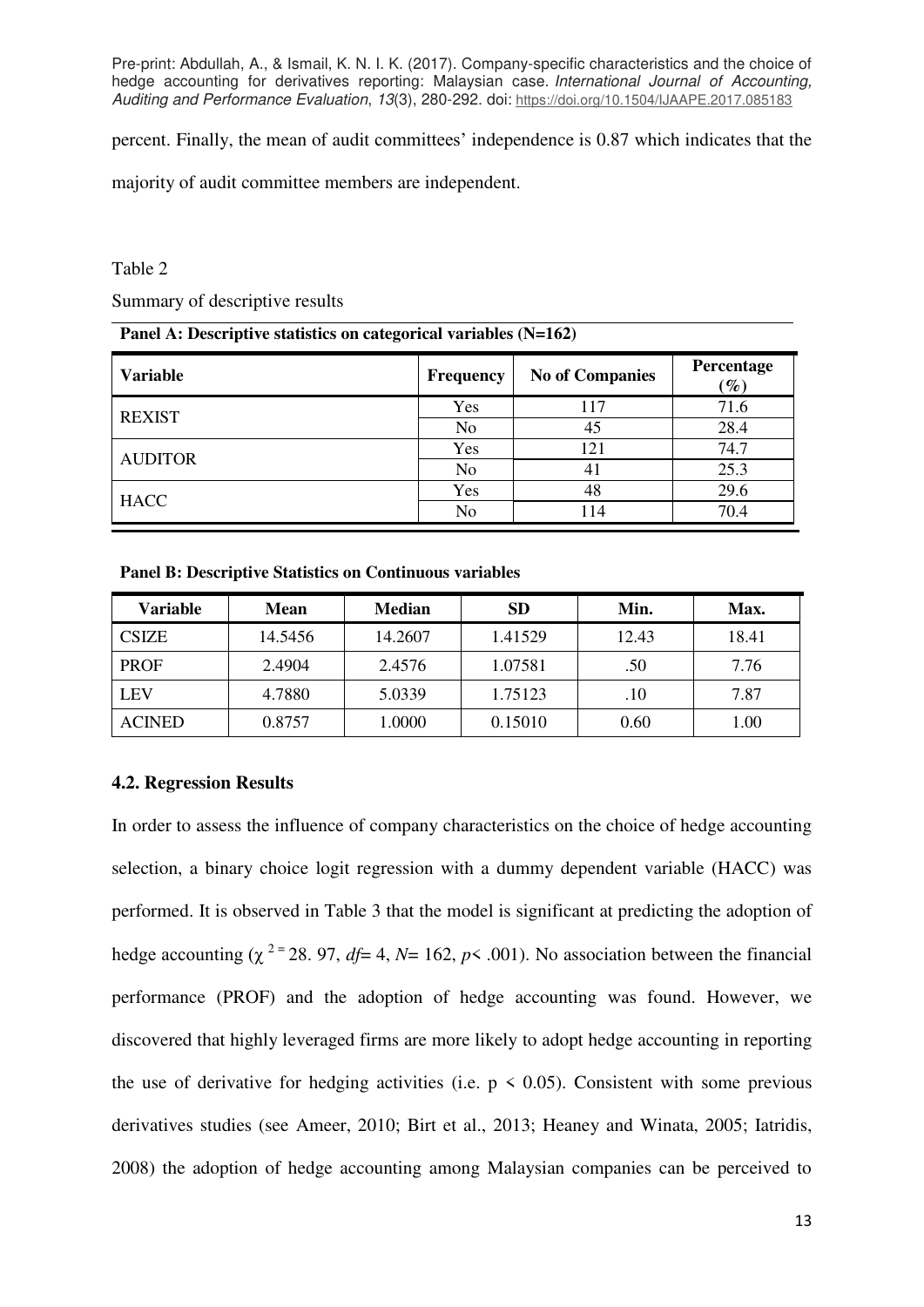reduce the companies' default risks as well as to manage earnings volatility. Moreover, we also found that company size (CSIZE) significantly and positively influences the choice to apply hedge accounting at  $p \leq 0.01$ . The odds ratios indicate that companies prefer to apply hedge accounting, which improves by 68 percent when they are large. Consistent with prior research on derivatives (e.g. Ameer, 2010; Birt et al., 2013; Hassan et al., 2012), this study supports the notion that large companies tend to provide more quality information, as they incur lower costs of accumulating and disseminating detailed information.

Furthermore, we found that audit committee independence (ACINED) and the existence of risk management committees (REXIST) did not influence firms' choice to apply hedge accounting. H3 and H4 are thus, not supported. This suggests audit committee independence and the establishment of RMCs do not influence the choice of applying hedge accounting. One possible reason could be explained in terms of the effectiveness of the governance committee (see Abdullah & Chen, 2010; Ismail & Abdul Rahman, 2011). The higher composition of independent directors of audit committees is not enough to explain the effectiveness of audit committees (see Abdullah and Ku Ismail, 1999; Kalber and Fogarty, 1993; Rahman et al., 2012). Moreover, according to Birt et al. (2013), RMCs through the audit committees (i.e. subcommittee) are not related to the level of accounting standard compliance because such committee seems to perform a similar function. Since RMCs in Malaysia are still voluntary (i.e. non-financial companies) and many sampled companies are likely to establish RMC through audit committees, its existence can be presumed to not have much effect on the choice to apply hedge accounting. With regard to the audit firm's size (i.e. AUDITOR) our finding shows that the reputation of audit firms does not have significant influence on the choice to apply hedge accounting.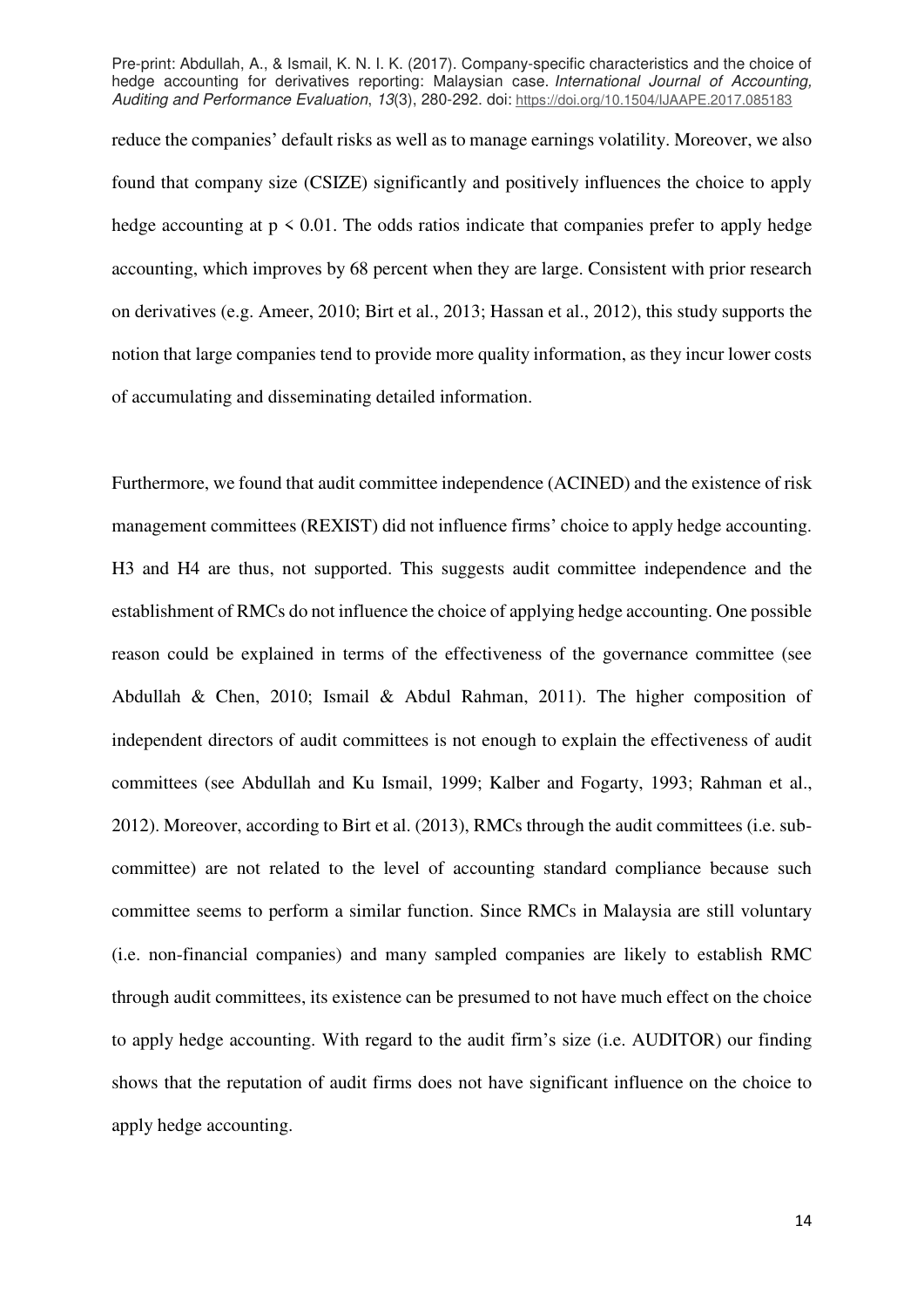#### Table 3

| <b>Model</b>      | <b>Predicted</b><br>sign | B        | <b>SE</b> | <b>Wald</b> | <b>Sign</b> | <b>Odds Ratio</b> |
|-------------------|--------------------------|----------|-----------|-------------|-------------|-------------------|
| Constant          |                          | $-9.275$ | 2.684     | 11.945      | .001        | .000              |
| <b>CSIZE</b>      | $\ddot{}$                | .520     | .150      | 12.013      | $.001**$    | 1.681             |
| <b>PROF</b>       | $\ddot{}$                | .024     | .025      | .960        | .327        | 1.024             |
| <b>LEV</b>        | $\ddot{}$                | .025     | .013      | 4.057       | $.044**$    | 1.026             |
| <b>ACINED</b>     | $\ddot{}$                | .054     | 1.336     | .002        | .967        | 1.056             |
| <b>REXIST</b>     | $\ddot{}$                | $-0.499$ | .509      | .961        | .327        | .607              |
| <b>AUDITOR</b>    | ÷.                       | $-.268$  | .489      | .299        | .584        | .765              |
| Chi Square        | : 28.973                 |          |           |             |             |                   |
| Log likelihood    | :167.920                 |          |           |             |             |                   |
| Cox & Snell $R^2$ | : .164                   |          |           |             |             |                   |
| Nagelkerke $R^2$  | :.233                    |          |           |             |             |                   |

Logistic Regression Predicting the Choice to Apply Hedge Accounting

*Note.CSIZE = Ln (total assets); PROF= return on asset (ROA); LEV = total debt outstanding/total assets; ACINED= Proportion of independent directors in audit committee team; <i>REXIST* = 1 if a company establish risk management committee, 0 otherwise;  $\triangle$  *AUDITOR* = *1 if firms are audited by a big 4 auditor, 0 otherwise* 

#### **5.0 CONCLUSION**

This study examines the influence of companies' specific characteristics in explaining the choice to apply hedge accounting on the use of derivatives for hedging activities by Malaysian companies. Our initial analysis reveals that the choice to use hedge accounting among Malaysian listed companies is unsatisfactory. With reference to the entire sample, the descriptive statistics shows that only 30 percent of the companies prefer to apply hedge accounting. Although previous studies reported that companies were not violating the accounting standards' requirements (e.g. Ameer et al., 2011; Hassan et al., 2012; Abdullah and Chen, 2010; Adznan and Puat Nelson, 2014), the strict requirements that needed to be fulfilled by the companies before they can apply hedge accounting seem to discourage them from applying hedge accounting reporting practices. As a result, this can weaken the quality of the derivatives information. Based on the logistic regression analysis, our study reveals that company size (i.e. CSIZE) and leverage (i.e. LEV) are factors that explain the probability to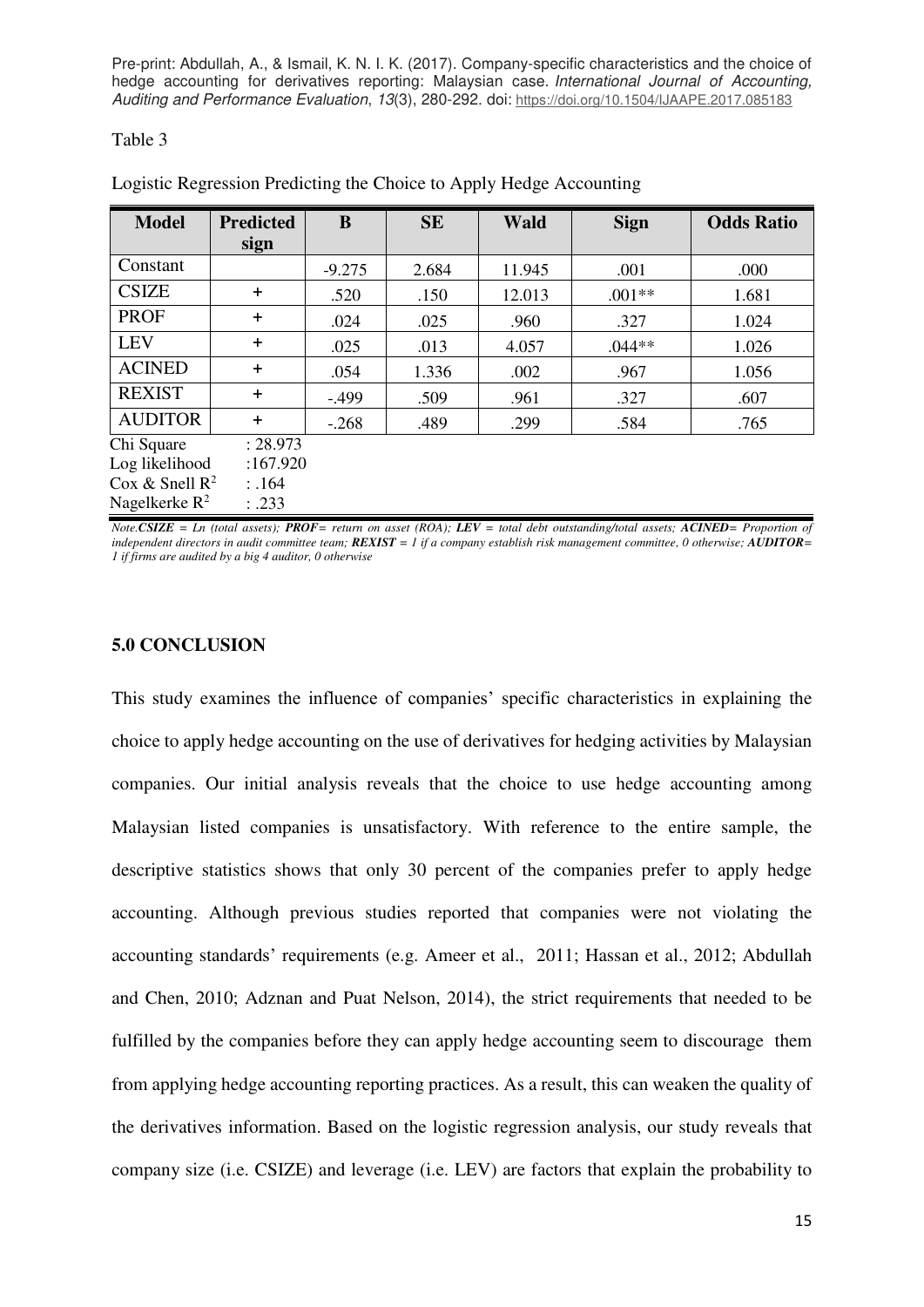practice hedge accounting as proposed by the Malaysian Financial Accounting Standard (MFRS). However, we do not discover any significant relationships between each of the governance committee and auditor size, and also the choice to apply hedge accounting. The findings might provide useful insight for legislators, accounting standard setters and other researchers who are concerned about enhancing the quality of disclosure of financial instruments, particularly the use of derivatives for hedging activities. In addition, the findings may also enrich the current literature and provide some significant insight about the effects of company specific characteristics on the choice of accounting policies in Malaysia.

However, it should be noted that these results may not be generalized to all Malaysian listed companies as empirical analysis is limited to only those listed on the Main Market of Bursa Malaysia. It is worthwhile to note that further studies should consider examining some other company specific factors that may influence the choice of hedge accounting.

### **References**

- Abdullah, A., Ismail, K. N. I. K., & Isa, N. M. (2015). Risk Management Committee and Disclosure of Hedging Activities Information among Malaysian Listed Companies. *Advanced Science Letters*, *21*(6), 1871-1874.
- Abdullah, A., and Ku Ismail, K. N. I. (2008). Disclosure of voluntary ratios by Malaysian Listed Companies. *Journal of Financial Reporting & Accounting,* Vol. 6 No.1, pp.1- 20.
- Abdullah, A., & Ismail, K. N. I. K. (2016). The Effectiveness of Risk Management Committee and Hedge Accounting Practices in Malaysia. *International Information Institute (Tokyo). Information*, *19*(7B), 2971.
- Abdullah, M., and Chen, L. (2010). *The Association between Committees Responsible for Risk Management and the Disclosure Level of Financial Instruments Information among Listed Companies in Malaysia.* Unpublished Master Thesis, University of Gothenburg. http://gupea. ub .gu.se/ bitstream/2077/ 22589/ 1/ gupea\_2077\_22589\_1.pdf (Accesed 1 Febuary 2014)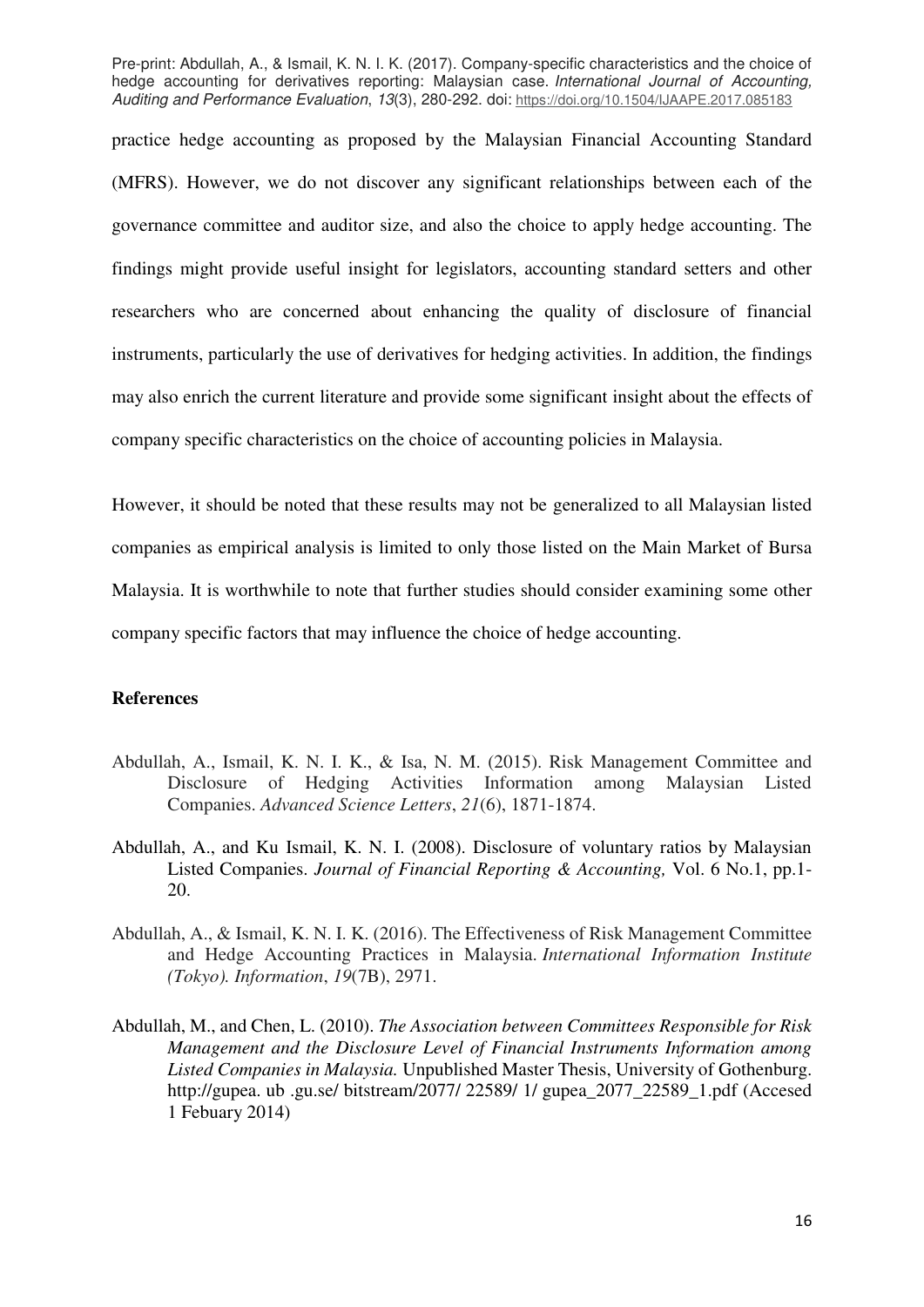- Abdullah, S. N., and Ku Ismail, K. N. I. (1999). Audit committee effectiveness among Malaysian Listed companies. *The Malaysian Management Journal,* Vol. 3 No.2, pp.1- 13.
- Adznan, S., and Nelson, S. P. (2014, 18-19 August 2014). *Financial Instruments Disclosure Practices: Evidence from Malaysia Listed Firms.* Proceeding of International Conference on Accounting Studies, Putra World Trade Centre, Kuala Lumpur, Malaysia. Vol. 164, pp.62-67.
- Ameer, R. (2010). Determinants of Corporate Hedging Practices in Malaysia. *International Business Research,* Vol. 3 No.2, pp.120-130.
- Ameer, R., Mohd Isa, R., and Abdullah, A. (2011). A survey on usage of derivatives and their effect on cost of equity capital. *The Journal of Derivatives*, Vol. 19 No. 1, pp.56-71.
- Astami, E. W., and Tower, G. (2006). Accounting-policy choice and firm characteristics in the Asia Pacific region: An international empirical test of Costly Contracting Theory. *The International Journal of Accounting,* Vol. 41 No. 1, pp.1-21.
- Bamber, M., and McMeeking, K. (2010). An examination of voluntary financial instruments disclosures in excess of mandatory requirements by UK FTSE 100 non-financial firms. *Journal of Applied Accounting Research,* Vol.11 No.2, pp.133-153.
- Beretta, S., and Bozzolan. S. (2004). A framework for the analysis of firm risk communication. *The International Journal of Accounting,* Vol. 39 No.3, pp.265-288.
- Birt, J., Rankin, M., and Song, C. L. (2013). Derivatives use and financial instrument disclosure in the extractives industry. *Accounting & Finance,* Vol. 53 No.1, pp.55-83.
- Cairns, D., Massoudi, D., Taplin, R., and Tarca, A. (2011). IFRS fair value measurement and Accounting policy choice in the United Kingdom and Australia. *The British Accounting Review,* Vol. 43 No. 1, pp.1-21.
- Chalmers, K., and Godfrey, J. M. (2004). Reputation costs: the impetus for voluntary derivative financial instrument reporting. *Accounting, Organizations and Society,* Vol. 29 No. 2, pp.95-125.
- Chaudhry, N. I., Mehmood, M. S., and Mehmood, A. (2014). Determinants of Corporate Hedging Policies and Derivatives Usage in Risk. *Wulfenia Journal,* Vol. 21 No. 7, pp.293-310.
- Cole, V., Branson, J., and Breesch, D. (2013). Determinants influencing the IFRS Accounting Policy Choices of European Listed Companies. <http://ssrn.com/abstract=2217498> (Accessed 26 August 2014).
- Comiskey, E. E., and Mulford, C. W. (2008). The non-designation of derivatives as hedges for accounting purposes. *Journal of Applied Research in Accounting and Finance*, Vol. 3 No. 2, pp.3-15.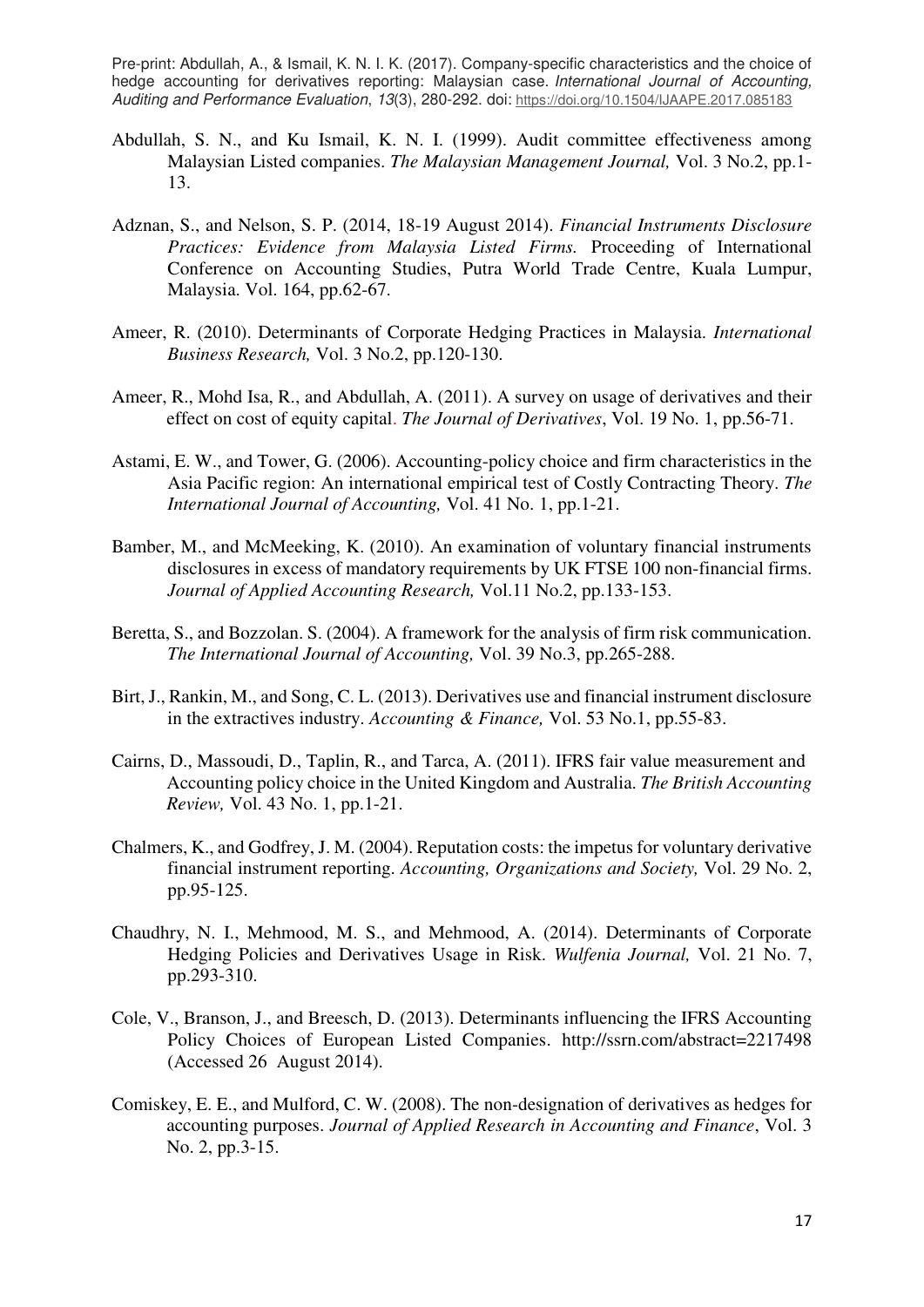- Cuijpers, R., and Buijink, W. (2005). Voluntary Adoption of Non-Local GAAP in the European Union: A Study of Determinants and Consequences. *European Accounting Review,* Vol 14, pp.487-524.
- Daniel, J. S., Boochun, J., Pourjalali, H. and Wen, E. (2010). Firm Chracteristics influencing Responses Towards Adoption of the Fair Value Accounting option: A Survey of Chief Financial Officers of U.S.<http://ssrn.com/abstract=1579326>(Accessed 4 september 2014).
- DeAngelo, L. (1981). Auditor size and audit quality. *Journal of Accounting and Economics,*  Vol.3 No. 3, pp.183-199.
- Fama, E. F., & Jensen, M. C. (1983). Separation of ownership and control. *Journal of Law & Economics,* Vol. 26 No. 2, pp.301-325.
- Gopalakrishnan, V. (1994). Accounting choice decisions and unlevered firms: Further evidence on debt/equity hypothesis. *Journal of Financial and Strategic Decisions*, Vol.7 No. 3, pp.33-47.
- Hassan, M. S., Percy, M., and Stewart, J. (2006). The Transparency of Derivative Disclosures by Australian Firms in the Extractive Industries. *Corporate Governance and Control,*  Vol. 4 No. 2, pp.257-270.
- Hassan, M. S., Saleh, N. M., Yatim, P., and Rahman, M. R. C. A. (2012). Risk Management Committee and Financial Instrument Disclosure. *Asian Journal of Accounting and Governance,* Vol. 3, pp.13-28.
- Hausin, M., Hemmingsson, C., and Johansson, J. (2008). How to hedge disclosures? IFRS 7 and Hedge Accounting - A first stocktaking. Retrieved from https:// gupea.ub.gu.se/ handle / 2077 / 10191 (accessed 30 April 2014)
- Heaney, R., and Winata, H. (2005). Use of derivatives by Australian companies, *Pacific-Basin Finance Journal,* Vol. 13, pp.411–430.
- Iatridis, G. (2008). Accounting disclosure and firms' financial attributes: Evidence from the UK stock market. *International Review of Financial Analysis,* Vol. 17 No. 2, pp.219- 241.
- Ismail, R., and Rahman, R. A. (2011). Institutional Investors and Board of Directors' Monitoring Role on Risk Management Disclosure Level in Malaysia. *The IUP Journal of Corporate Governance,* Vol. X No.2, pp. 37-60.
- Izumi, S. (2009). Japan's Softbank Faces \$748mln Derivatives Loss, Reuters UK. Available at: http://uk.reuters.com/article/rbssTechMediaTelecomNewsidUKT926520090410? pageNumber = 2&virtualBrandChannel=0 (Accessed 30 July 2013).
- Jensen, M. C., and Meckling, W. H. T. (1976). heory of the firm: managerial behavior, agency costs and ownership structure. *Journal of Financial Economics,* Vol. 3 No.4, pp.305- 360.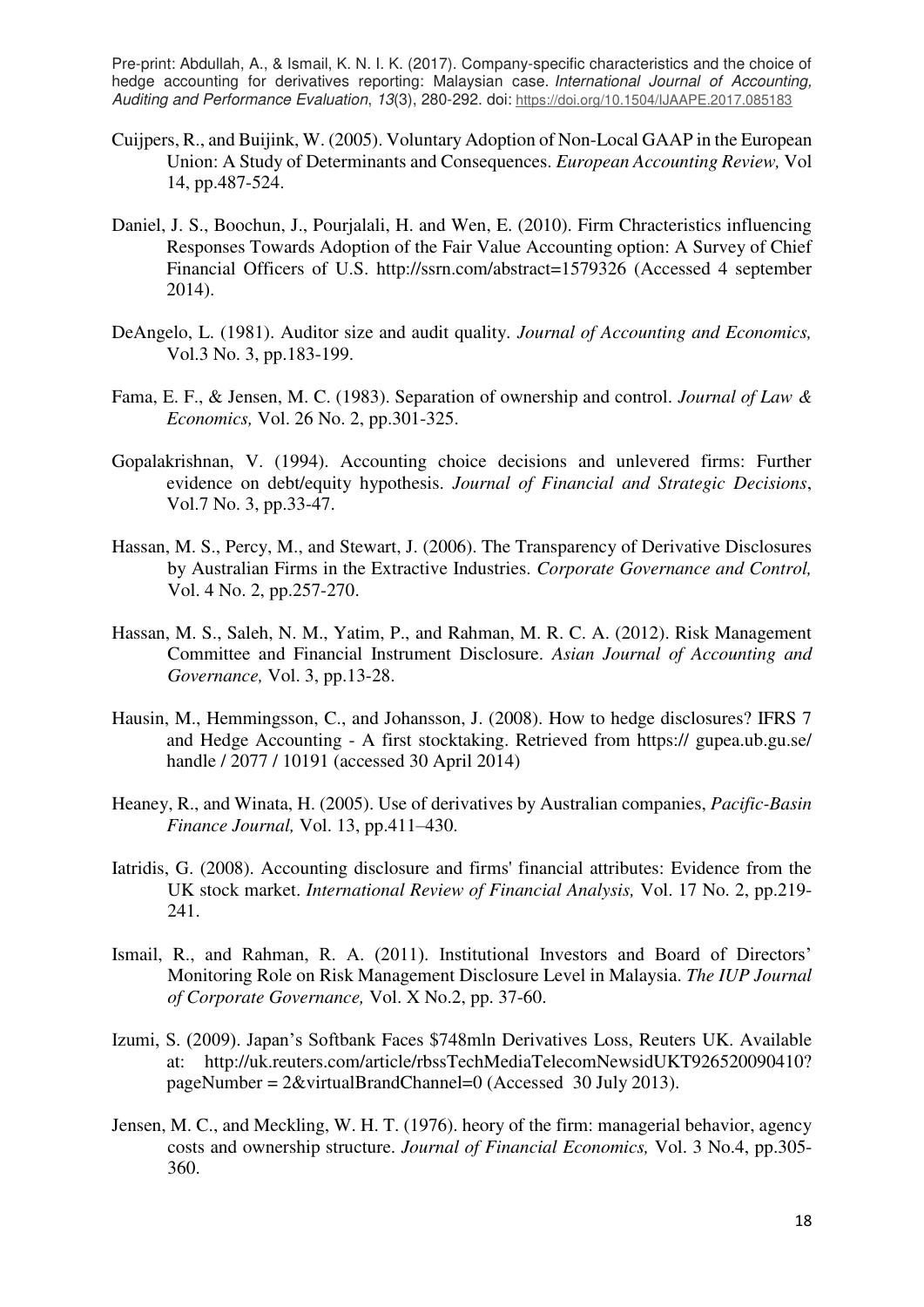- Kalbers, L., and Fogarty, T. (1993). Audit committee effectiveness: an empirical investigation of the contribution of power. *Auditing: A Journal of Practice and Theory,* Vol. 12, pp.24-49.
- Lopes, P. T., and Rodrigues, L. L. (2007). Accounting for financial instruments: An analysis of the determinants of disclosure in the Portuguese stock exchange. *The International Journal of Accounting,* Vol. 42 No.1, pp.25-56.
- Aledo, J., García-Martínez, F., and Diazaraque, J., M. (2009). Firm Specific Factor Influencing the Selection of Accounting Options Provided by the IFRS: Empirical Evidence from Spanish Market (December 10, 2009). Banco de Espana Working Paper No. 0926. <http://ssrn.com/abstract=1521474>( Accessed 20 April 2014)
- Oliveira, J., Rodrigues, L. L., and Craig, R. (2011). Risk-related disclosures by non- finance companies: Portuguese practices and disclosure characteristics. *Managerial Auditing Journal,* Vol. 26 No.9, pp.817-839.
- Papa, V. T., and Peters, S. J. (2013). *User Perspectives on Financial Instrument Risk Disclosures under Derivatives and Hedging Activities Disclosures*. [online] CFA Institut*e* report Vol. 2. http://www.cfainstitute.org/ethics/Documents/cfa\_ institute\_ user\_ perspectives\_on\_financial\_instruments\_under\_ifrs. Pdf (Accessed 19 Accessed January 2014)
- Rahman, A. A., Lode, N. A., and Othman, O. (2012). *The Extent of Compliance With FRS 101 Standard Among Malaysian Listed Companies.* Paper presented at the International Conference on Management, Economics and Finance. 15<sup>th</sup>-16<sup>th</sup> October 2012. Hilton Hotel Kuching, Sarawak Malaysia.
- Shaheen, M. A. (2012). The Choice of Accounting Policy in Developing Countries: Case of the State of Kuwait (An Empirical Investigation of the Validity of the Positive Theory). Available at SSRN: http:// ssrn.com/ abstract =1983417 ( Accessed 8 spetember 2014)
- Simmons, J., and Keehner, J. (2008). Deutsche Bank derivatives loss may top \$400 million (Update2), Bloomberg. Available at: http://www.bloomberg.com/apps/news?pid= 20601087&sid=a8zYbqrxQTn8&refer=home (Accessed 30 July 2013).
- Stulz, R. M. (2004). Should We Fear Derivatives? *Journal of Economic Perspectives,* Vol. 18 No.3, pp. 173-192.
- Taylor, G., Tower, G., Zahn, M. V. D., and Neilson, J. (2008). Corporate governance determinants on Australian resource companies' financial instrument disclosure practices. *Asian Review of Accounting,* Vol. 16 No.1, pp.56-73.
- Watts, R. L., and Zimmerman, J. L. (1983). Agency problems, auditing, and the theory of the firm: some evidence, *Journal of Law and Economics,* Vol. 26b No.3, pp.613–633.
- Watts, R. L., and Zimmerman, J. L. (1986). *Positive Accounting Theory*, New Jersey: Prentice Hall.